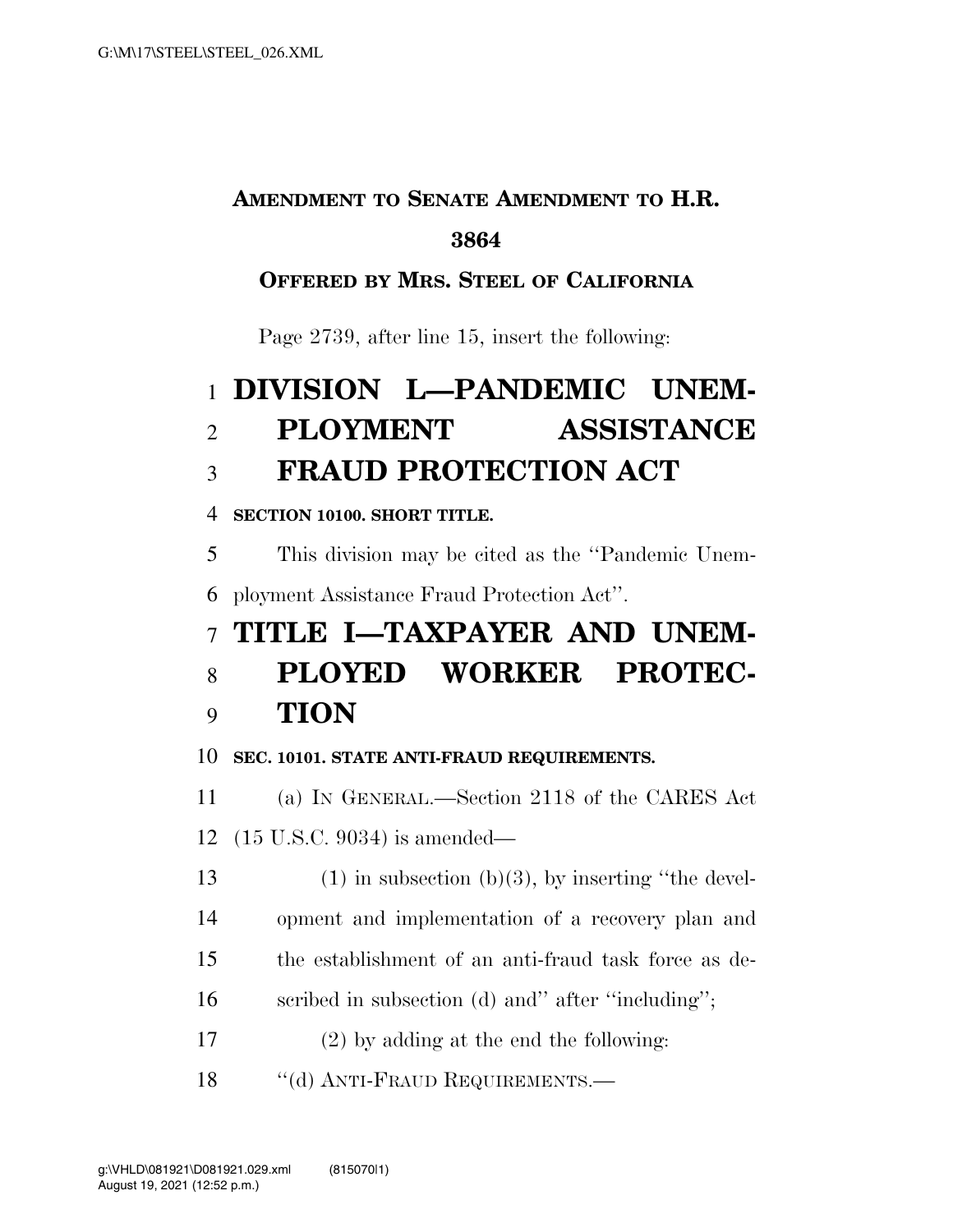$\mathfrak{D}$ 

1 ''(1) IN GENERAL.—As a condition of receiving a grant under subsection (b)(3), the Secretary of Labor shall require that each State or territory re-ceiving such a grant take the following actions:

5 "(A) RECOVERY PLAN.—Not later than 30 days after the date of enactment of this sub- section, each such State or territory shall sub- mit to the Secretary of Labor a plan to recover all amounts of pandemic unemployment assist- ance paid under section 2102 to individuals who fraudulently obtained such assistance.

12 "(B) TASK FORCE.—Not later than 90 days after the date of enactment of this sub- section, each such State or territory shall estab- lish an anti-fraud task force to investigate and recover amounts described in paragraph (1), and to develop a strategy for the implementa- tion of the plan described in such paragraph. Such task force shall seek the cooperation of relevant entities in the State or territory, in- cluding local law enforcement, State law en- forcement, and the State Office of the Inspector General.

24 "(C) REPORTS BY STATE OR TERRI-TORY.—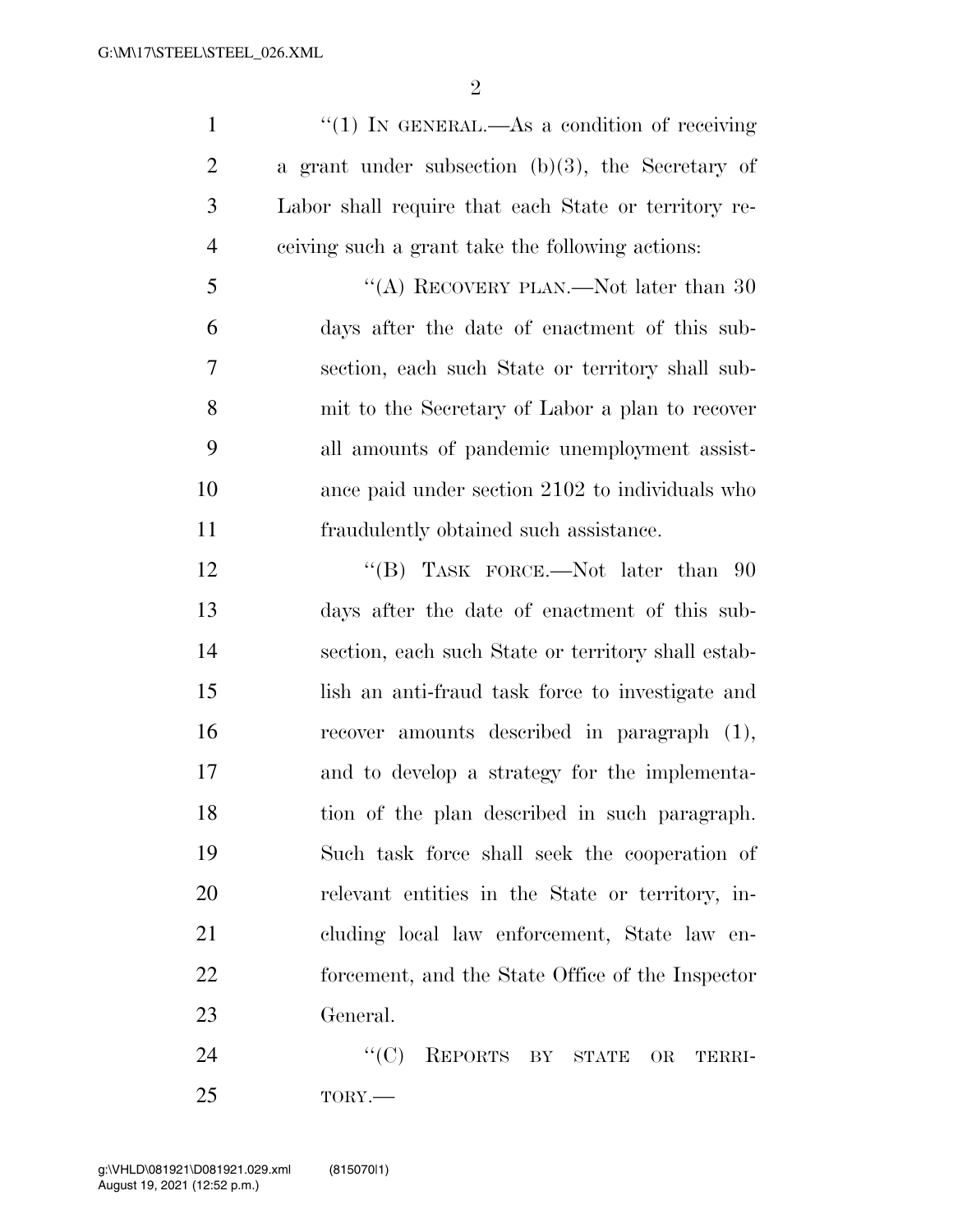| $\mathbf{1}$   | "(i) IN GENERAL.—At such times and                   |
|----------------|------------------------------------------------------|
| $\overline{2}$ | in such manner as the Secretary of Labor             |
| 3              | may provide, each such State or territory            |
| $\overline{4}$ | shall submit to the Secretary of Labor a             |
| 5              | report specifying the ratio (expressed as a          |
| 6              | percentage) of-                                      |
| 7              | "(I) amounts described in para-                      |
| 8              | $graph(1)$ that have not been recov-                 |
| 9              | ered as of the date of such report, to               |
| 10             | $\lq\lq$ (II) the total amounts of pan-              |
| 11             | demic unemployment assistance that                   |
| 12             | have been paid to individuals under                  |
| 13             | section 2102 by such State or terri-                 |
| 14             | tory.                                                |
| 15             | "(ii) ENFORCEMENT.—In any case in                    |
| 16             | which the Secretary of Labor determines              |
| 17             | that a State or territory has failed to sub-         |
| 18             | mit any report under clause (i), section             |
| 19             | $1202(b)(10)(A)$ of the Social Security Act          |
| 20             | shall not apply with respect to such State           |
| 21             | or territory for any period after the date of        |
| 22             | such failure.                                        |
| 23             | $``(2)$ REPORTS BY SECRETARY OF LABOR.—              |
| 24             | $\lq\lq (A)$<br>RELATING TO STATE<br><b>RECOVERY</b> |
| 25             | PLANS.—Not later than 45 days after the date         |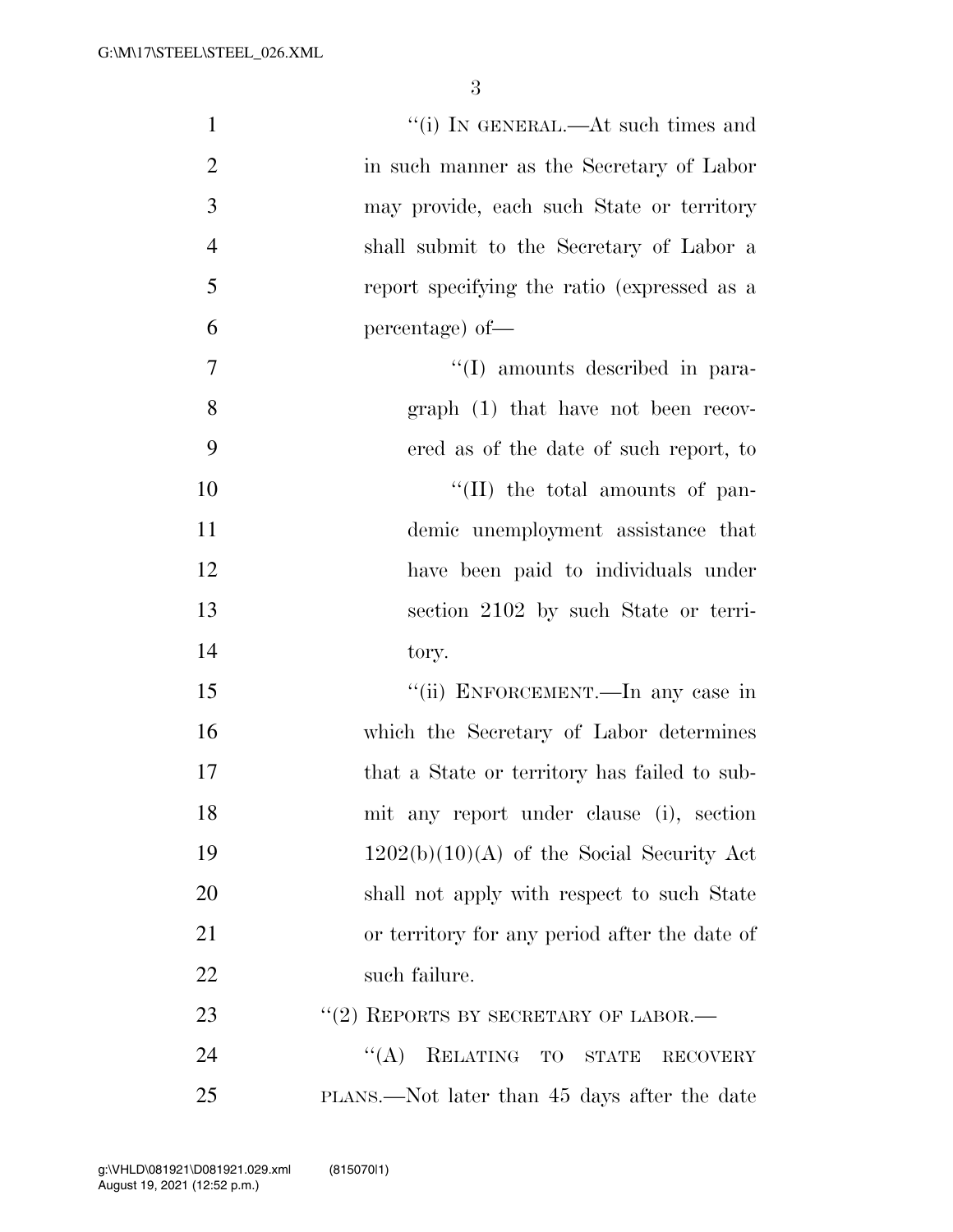| $\mathbf{1}$   | of enactment of this subsection, the Secretary  |
|----------------|-------------------------------------------------|
| $\overline{2}$ | of Labor, in consultation with the Secretary of |
| 3              | the Treasury, shall provide Congress with each  |
| $\overline{4}$ | plan submitted under paragraph $(1)(A)$ and     |
| 5              | shall certify which such States and territories |
| 6              | have submitted such a plan.                     |
| $\overline{7}$ | "(B) RELATING TO STATE REPORTING.—              |
| 8              | "(i) IN GENERAL.—For each month                 |
| 9              | beginning after the date of enactment of        |
| 10             | this subsection and ending on or before the     |
| 11             | termination date specified in clause (ii),      |
| 12             | the Secretary of Labor shall submit to the      |
| 13             | Committee on Ways and Means of the              |
| 14             | House of Representatives and the Com-           |
| 15             | mittee on Finance of the Senate a report        |
| 16             | that includes, subject to clause (ii), the      |
| 17             | percentage described<br>$\sin$<br>paragraph     |
| 18             | $(1)(C)(i)$ for each State or territory that    |
| 19             | has received a grant under subsection           |
| 20             | (b)(3).                                         |
| 21             | "(ii) TERMINATION DATE.—The ter-                |
| 22             | mination date specified in this clause is the   |
| 23             | earlier of December 31, 2025, or, with re-      |
| 24             | spect to each State or territory required to    |
| 25             | submit reports under paragraph $(1)(C)$ ,       |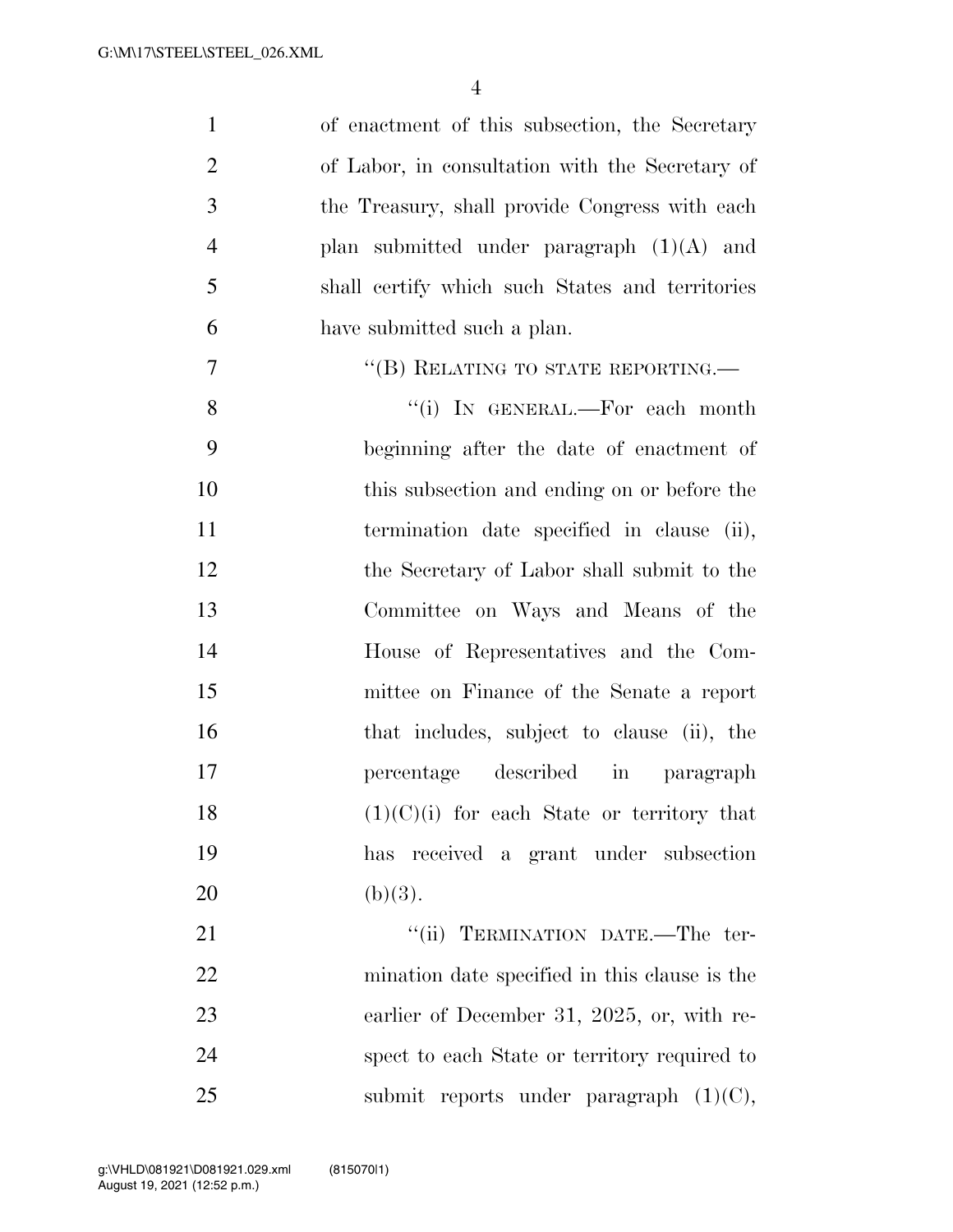| the date of the first such report in which |
|--------------------------------------------|
| the percentage specified in such report    |
| does not exceed 5 percent.".               |

 (b) AUTHORIZATION OF FUNDS FOR FEDERAL LAW ENFORCEMENT.—There are authorized to be appropriated to the Attorney General \$50,000,000 for each of fiscal years 2022 and 2023 for purposes of partnering with State anti-fraud task forces and State and local law en- forcement to implement section 2118(d) of the CARES Act.

### **SEC. 10102. RECOVERY OF OVERPAYMENTS ATTRIBUTABLE TO FRAUD.**

 (a) RECOVERY OF OVERPAYMENTS BY THE TREAS-URY.—

15 (1) IN GENERAL.—Section  $2102(f)(3)$  of the 16 CARES Act  $(15 \text{ U.S.C. } 9021 \text{ (f)}(3))$  is amended by adding at the end the following: ''In any case in which a State agency makes an overpayment of as- sistance to any individual under an agreement under this section, the State shall make restitution to the Secretary for the amount of such overpayment.''.

 (2) EFFECTIVE DATE.—The amendments made by paragraph (1) shall take effect as if included in the enactment of the CARES Act (Public Law 116– 136).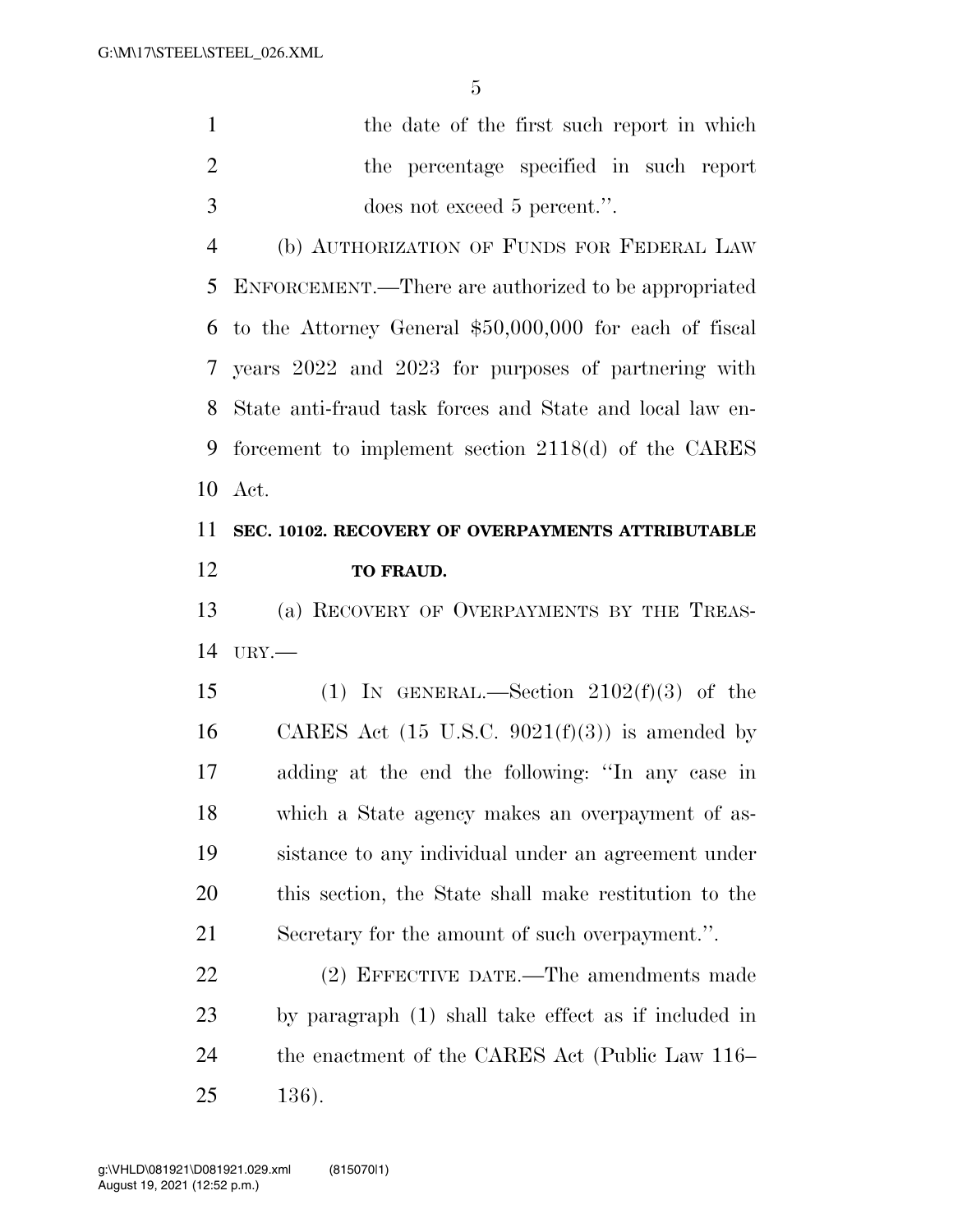| $\mathbf{1}$   | (b) PROCESSING FEE FOR UNRECOVERED OVERPAY-             |
|----------------|---------------------------------------------------------|
| 2              | MENTS ATTRIBUTABLE TO FRAUD.—                           |
| 3              | (1) IN GENERAL.—Section $3304(a)$ of the In-            |
| $\overline{4}$ | ternal Revenue Code of 1986 is amended—                 |
| 5              | $(A)$ in paragraph $(4)$ , by striking "and" at         |
| 6              | the end of subparagraph (F), by inserting               |
| 7              | "and" at the end of subparagraph $(G)$ , and by         |
| 8              | adding at the end the following:                        |
| 9              | "(H) amounts may be withdrawn for the                   |
| 10             | payment of fees in accordance with paragraph            |
| 11             | $(19);$ "; and                                          |
| 12             | (B) by striking "and" at the end of para-               |
| 13             | graph $(18)$ , by redesignating paragraph $(19)$ as     |
| 14             | paragraph (20), and by inserting after para-            |
| 15             | $graph (18)$ the following:                             |
| 16             | $\cdot$ (19) in the case of any State that fails to re- |
| 17             | cover at least 75 percent of amounts of pandemic        |
| 18             | unemployment assistance paid to individuals who         |
| 19             | fraudulently obtained such assistance under section     |
| 20             | 2102 of the CARES Act prior to December 31,             |
| 21             | 2022, the payment of a processing fee to the Sec-       |
| 22             | retary of the Treasury, for each withdrawal made        |
| 23             | from the unemployment fund of the State, in a total     |
| 24             | amount equal to the amounts of such assistance un-      |
| 25             | recovered as of such date, to be amortized, as deter-   |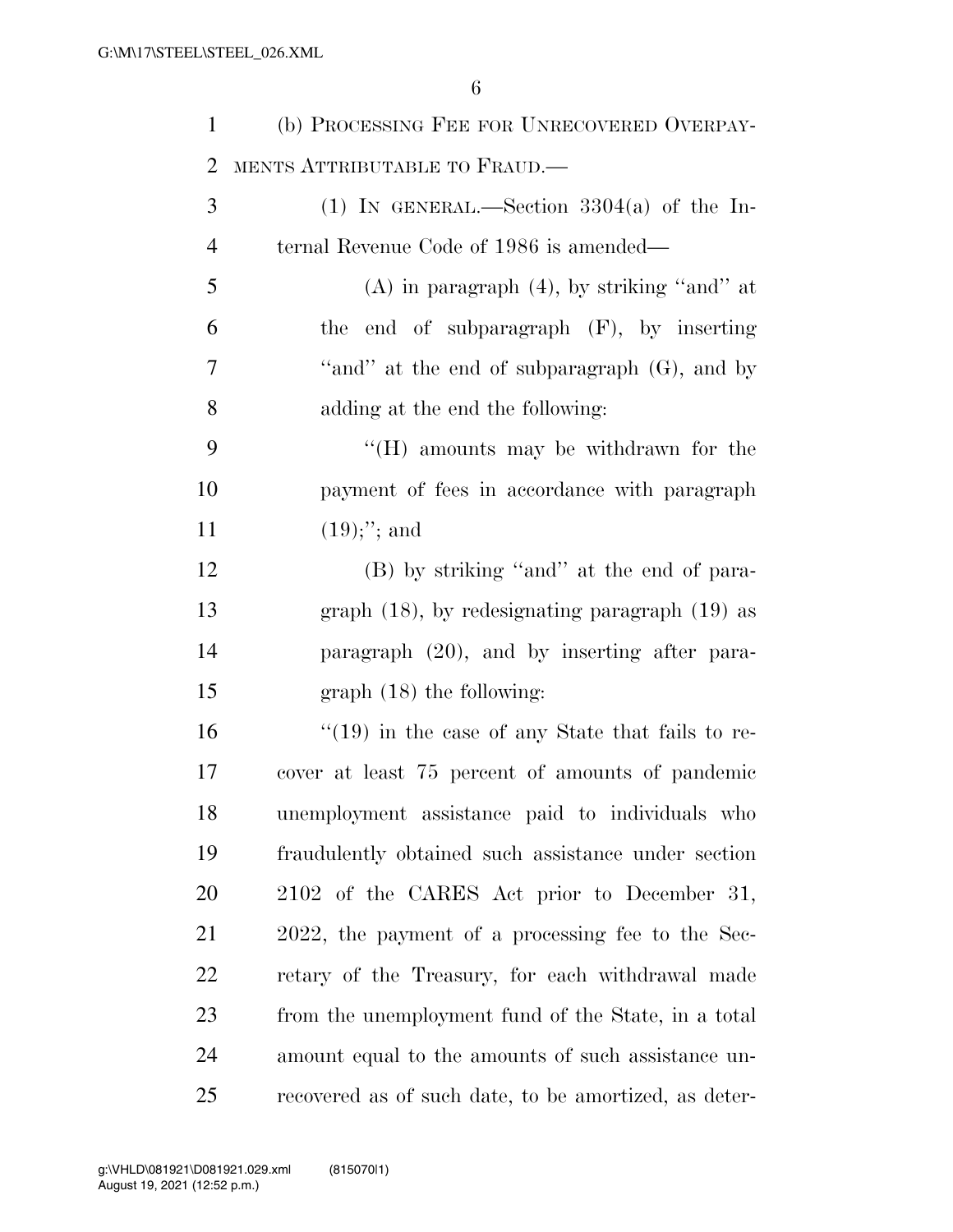mined by the Secretary of Labor, over a 5-year pe- riod beginning on January 1, 2023, except that in no case may the method governing the computation of regular compensation (as defined in section 205(2) of the Federal-State Extended Unemploy- ment Compensation Act of 1970) under the State law be modified in a manner such that the number of weeks, or the average weekly benefit amount, of regular compensation (as so defined) which will be payable after any such withdrawal be less than the number of weeks, or the average weekly benefit amount, of the average weekly benefit amount of regular compensation (as so defined) which would otherwise have been payable at such time under the State law, as in effect on January 1, 2020; and''.

 (2) CONFORMING AMENDMENT TO SOCIAL SE- CURITY ACT.—Section 303(a)(5) of the Social Secu-18 rity Act  $(42 \text{ U.S.C. } 503(a)(5))$  is amended by strik- ing ''; and'' at the end and inserting '': *Provided fur- ther*; That amounts may be withdrawn for the pay- ment of fees in accordance with paragraph (19) of section 3304(a) of the Internal Revenue Code of 1986''.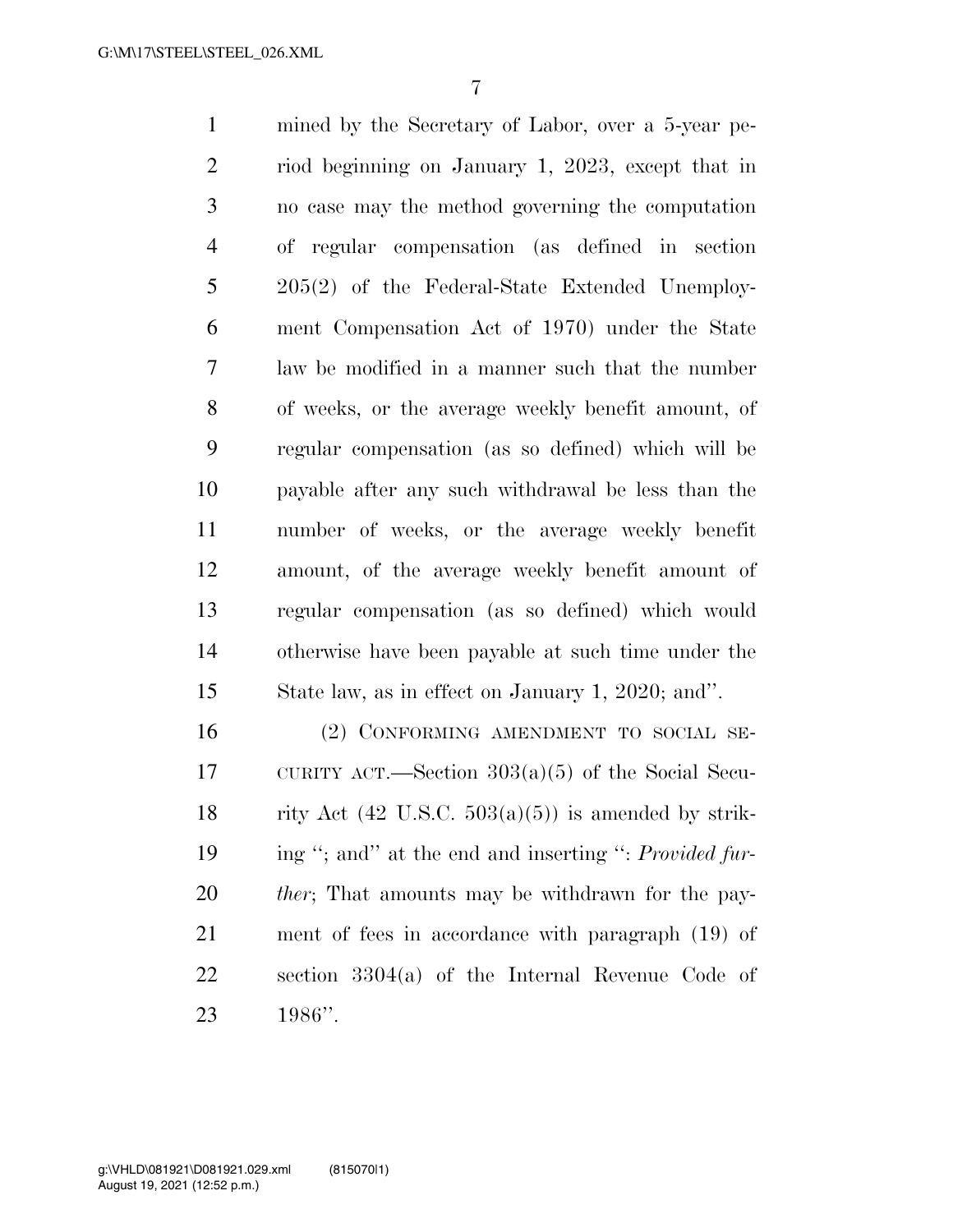# **TITLE II—PAYMENTS FOR ENTI- TLED AMERICANS AND ANTI-FRAUD**

#### **SEC. 10201. STATE CROSS-CHECK REQUIREMENTS.**

 (a) IN GENERAL.—Section 2102(f) of the CARES Act (15 U.S.C. 9021(f)) is amended by adding at the end the following:

8 "(4) COMPARING INFORMATION FOR FRAUD PREVENTION.—As a condition of any agreement under this section, a State shall—

11 ''(A) enter into an agreement with the At- torney General under which the list of individ- uals receiving pandemic unemployment assist- ance under this section shall be regularly com- pared with a list of each prisoner in Federal custody at a Federal correction facility within that State;

 ''(B) establish a regular comparison of such list of individuals with a list of each pris- oner in the custody of that State at a correc-21 tional facility in that State;

22 "'(C) participate in the E-Verify Program described in section 403 of the Illegal Immigra- tion Reform and Immigrant Responsibility Act of 1996 (division C of Public Law 104–208; 8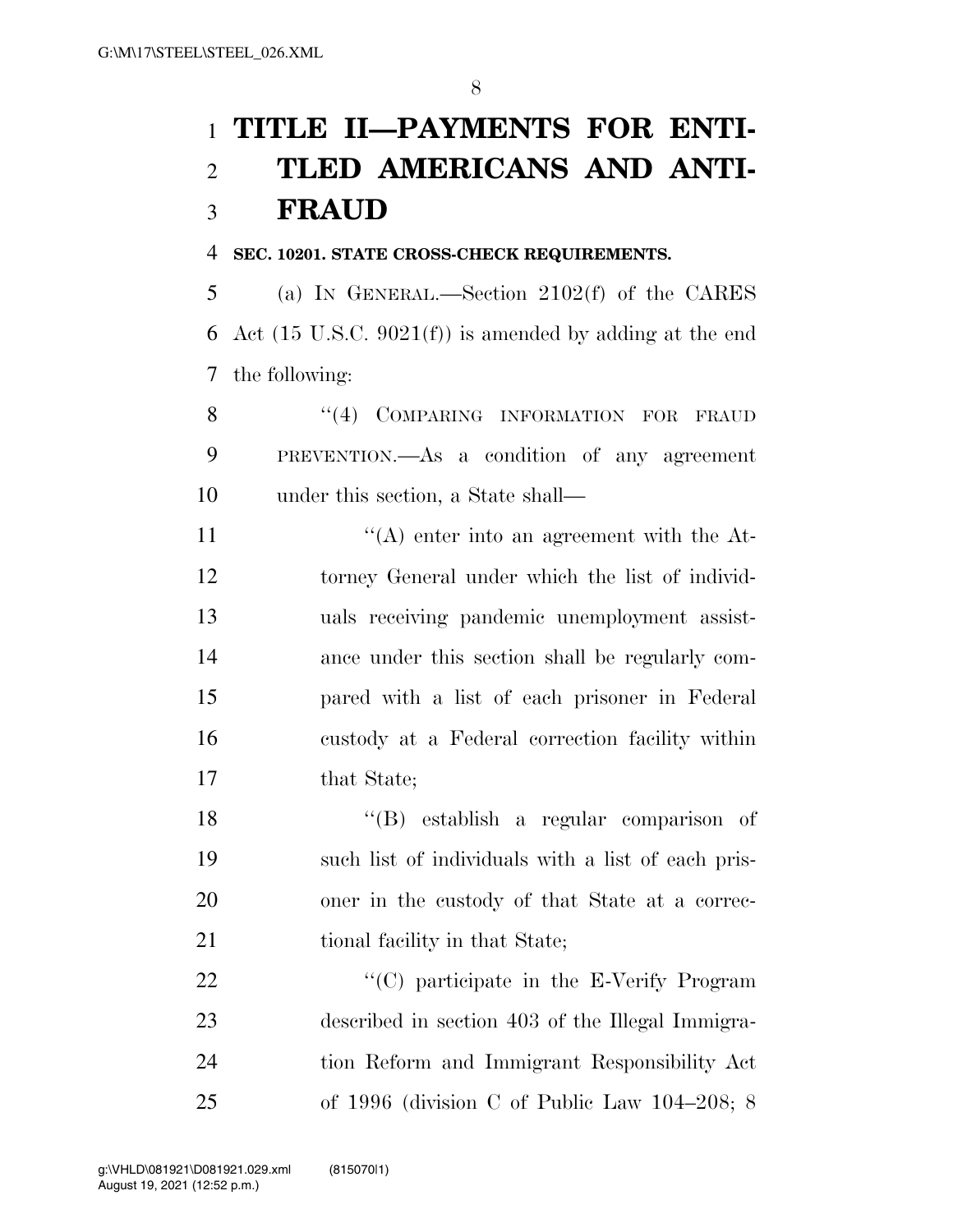U.S.C. 1324a note) with respect to applicants for pandemic unemployment assistance; and

 ''(D) use the results of the comparisons and participation described in subparagraphs (A), (B), and (C) to investigate and prosecute fraud relating to pandemic unemployment as-sistance under this section.''.

 (b) EFFECTIVE DATE.—The amendment made by subsection (a) shall apply with respect to pandemic unem- ployment assistance paid under section 2102 of the CARES Act on or after the date of enactment of this Act. **SEC. 10202. TEMPORARY ENHANCED PENALTIES FOR FRAUD AND IDENTITY THEFT.** 

 Any violation of section 1341 or 1343 of title 18, United States Code, occurring in connection with an appli- cation for, or continuing receipt of, pandemic unemploy- ment assistance under section 2102 of the CARES Act (15 U.S.C. 9021) during the period beginning on the date of enactment of this Act and ending on December 31, 2021, shall be treated, for purposes of the final sentence of section 1341 or 1343 of such title, as a violation of such section 1341 or 1343 in relation to a presidentially declared major disaster or emergency.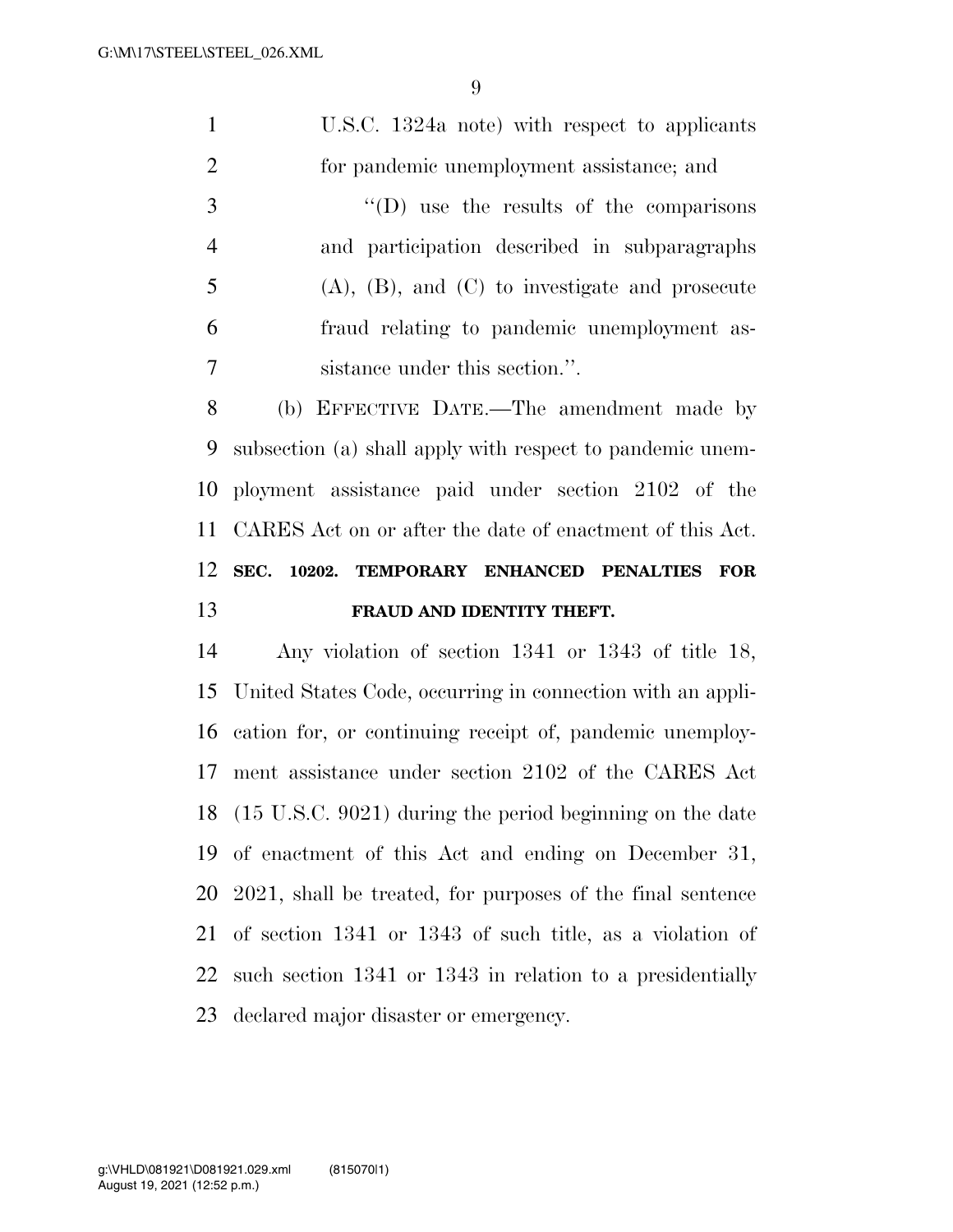#### **SEC. 10203. PROTECTIONS RELATING TO TAX LIABILITY.**

 (a) IN GENERAL.—Section 2118 of the CARES Act (15 U.S.C. 9034), as amended by section 101(a), is fur-ther amended—

5 (1) in subsection (b)(3), by striking the period at the end and inserting '': *Provided*, That up to 10 percent of the amount made available under sub- section (a) may be used, pursuant to a grant de- scribed in this paragraph, for the establishment of the fraud hotline and claim processing procedures described in subsection (e).''; and

(2) by adding at the end the following:

13 " (e) PROTECTIONS RELATING TO TAX LIABILITY.—  $\frac{1}{2}$  (1) In GENERAL.—As a condition of receiving a grant under subsection (b)(3), the Secretary of Labor shall require that each State or territory re- ceiving such a grant take the following actions, at such times and in such manner as the Secretary of Labor may provide:

20 "(A) FRAUD HOTLINE.—Each such State or territory shall establish a fraud hotline de- signed to encourage individuals who are the vic- tims of unemployment fraud and who have re- ceived an incorrect statement of unemployment compensation furnished under section 6050B of the Internal Revenue Code of 1986 for a cal-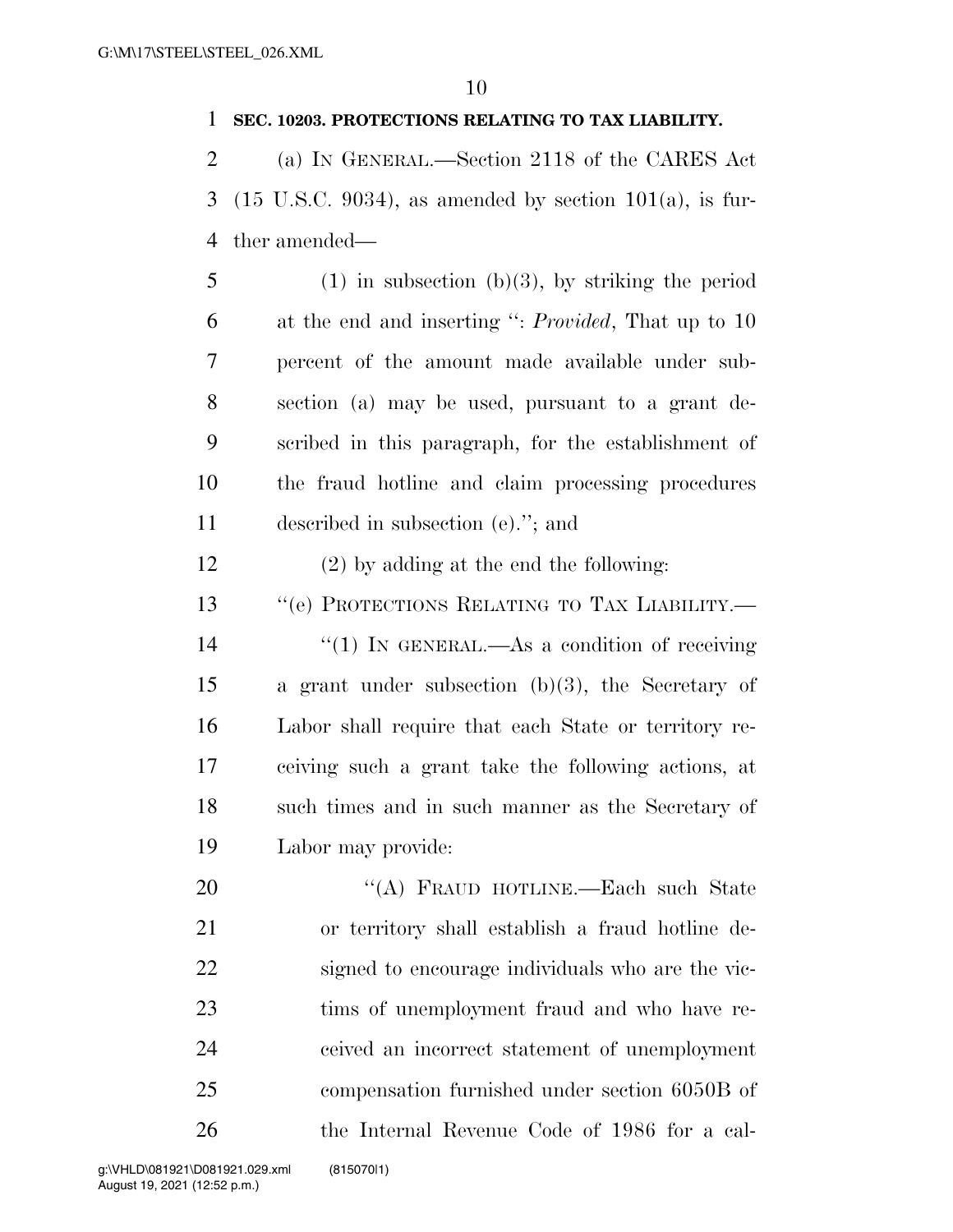| $\mathbf{1}$   | endar year to report such fraud to the State or           |
|----------------|-----------------------------------------------------------|
| $\overline{2}$ | territory.                                                |
| 3              | "(B) PROCESSING OF CLAIMS.—Each such                      |
| $\overline{4}$ | State or territory shall—                                 |
| 5              | "(i) maintain a database of all reports                   |
| 6              | made as described under paragraph $(1)$ ;                 |
| 7              | "(ii) investigate and make a final de-                    |
| 8              | termination with respect to each such re-                 |
| 9              | port;                                                     |
| 10             | "(iii) notify the Commissioner of In-                     |
| 11             | ternal Revenue—                                           |
| 12             | $\lq\lq$ of each such report received                     |
| 13             | with respect to an individual for a cal-                  |
| 14             | endar year; and                                           |
| 15             | $\lq\lq$ (II) of the final determination                  |
| 16             | made with respect to such report.                         |
| 17             | REPORT TO CONGRESS.-Not later than<br>(2)                 |
| 18             | 90 days after the date of enactment of this sub-          |
| 19             | section, the Secretary of Labor, in consultation with     |
| <b>20</b>      | the Secretary of the Treasury, shall submit a report      |
| 21             | to Congress certifying whether each State or terri-       |
| 22             | tory receiving a grant under subsection $(b)(3)$ has      |
| 23             | taken the actions described in paragraph $(1)$ .".        |
| 24             | (b) TIMELINESS OF TAX REFUNDS.—If the Commis-             |
| 25             | sioner of Internal Revenue is notified by a State that an |